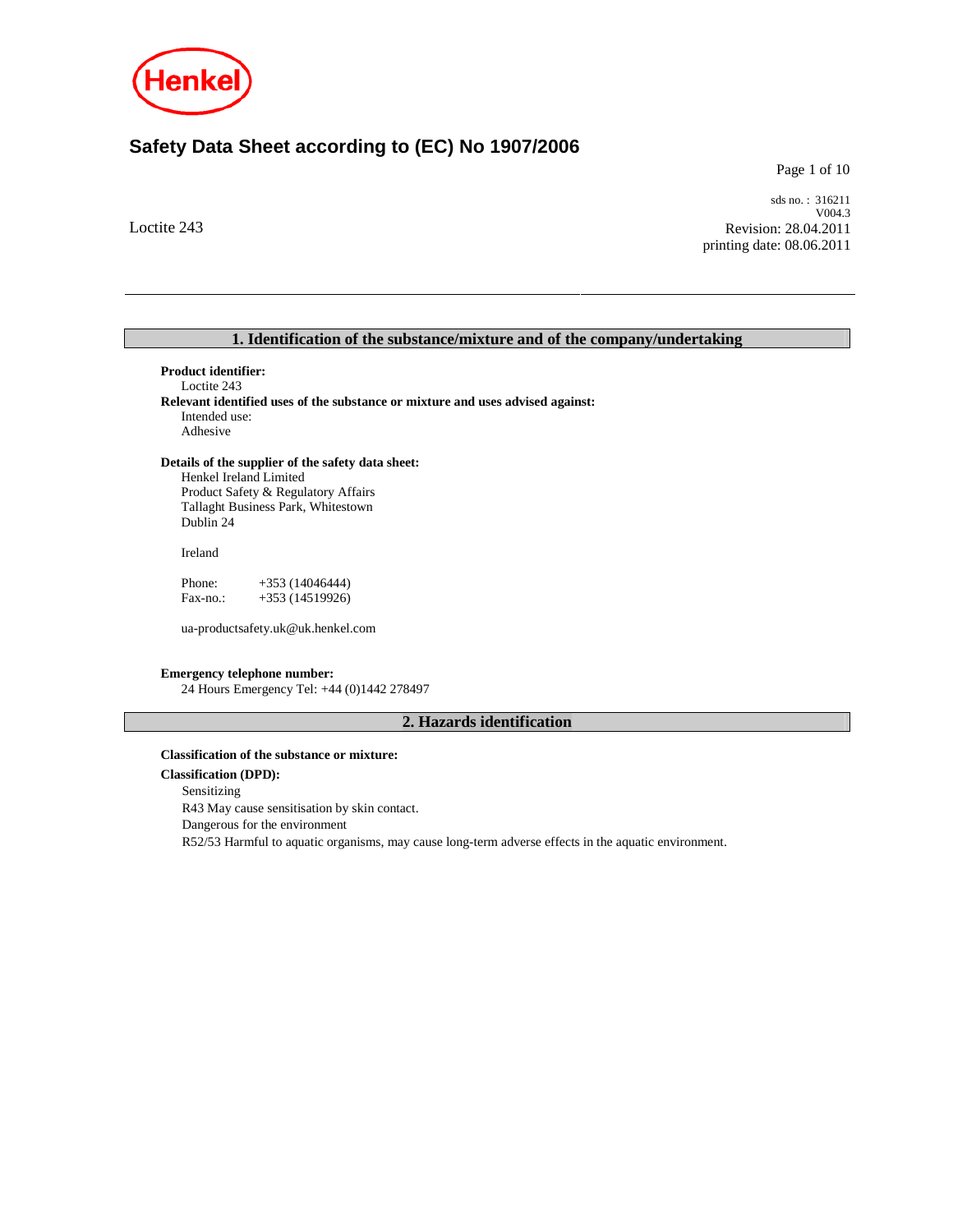# **Label elements (DPD):**

Xi - Irritant



#### Risk phrases:

R43 May cause sensitisation by skin contact.

R52/53 Harmful to aquatic organisms, may cause long-term adverse effects in the aquatic environment.

### Safety phrases:

S24 Avoid contact with skin.

S37 Wear suitable gloves.

S61 Avoid release to the environment. Refer to special instructions/Safety data sheets.

### Additional labeling:

For consumer use only: S2 Keep out of the reach of children S46 If swallowed, seek medical advice immediately and show this container or label.

#### **Other hazards:**

None if used properly.

# **3. Composition/information on ingredients**

**General chemical description:**  Anaerobic adhesive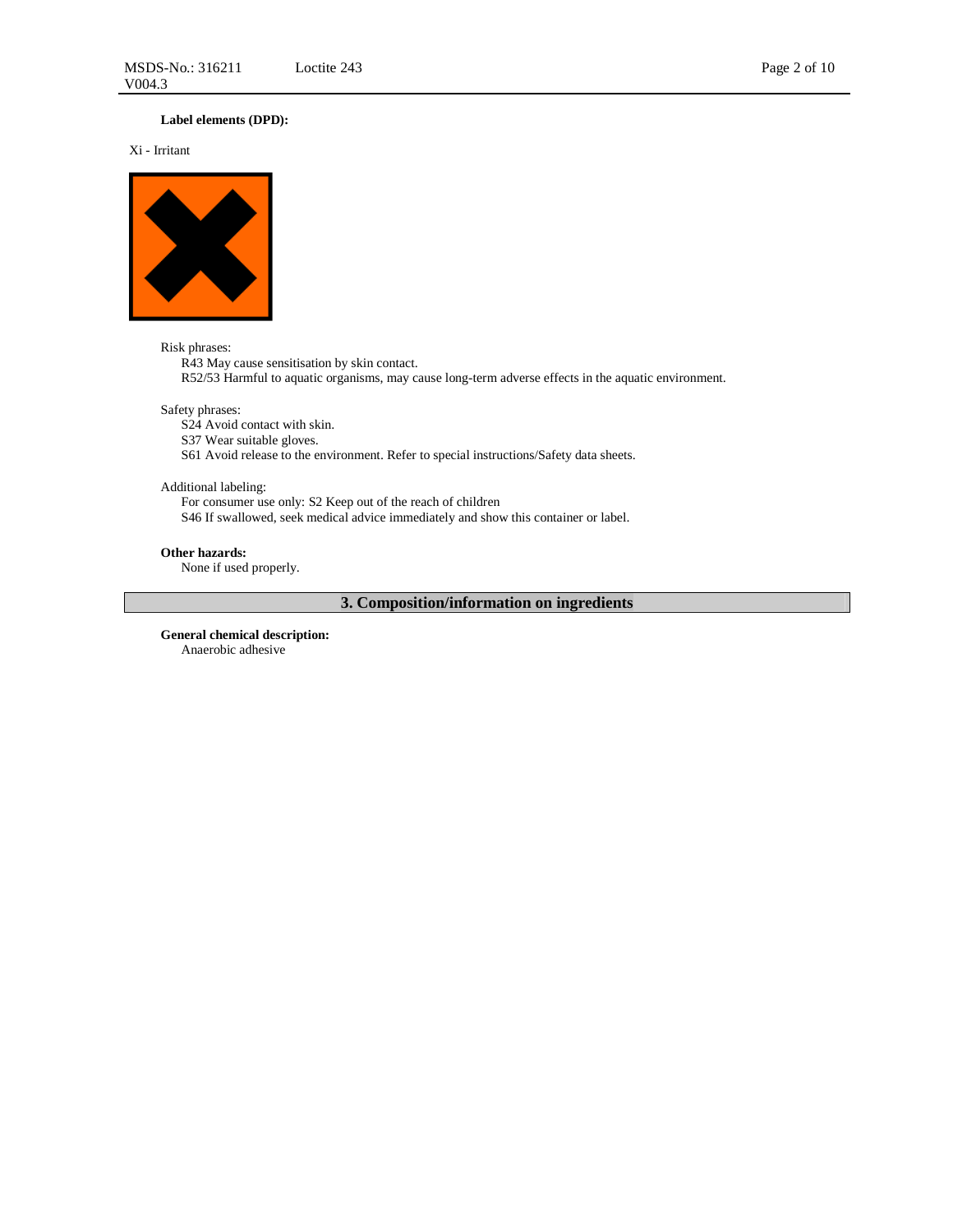**Declaration of the ingredients according to CLP (EC) No 1272/2008:**

| <b>Hazardous</b> components<br>CAS-No. | <b>EC</b> Number<br><b>REACH-Reg No.</b> | content            | <b>Classification</b>                        |
|----------------------------------------|------------------------------------------|--------------------|----------------------------------------------|
| Cumene hydroperoxide<br>80-15-9        | 201-254-7                                | $> 0.1 - < 0.9 \%$ | Acute toxicity 4; Dermal<br>H312             |
|                                        |                                          |                    | Specific target organ toxicity - repeated    |
|                                        |                                          |                    | exposure 2                                   |
|                                        |                                          |                    | H373                                         |
|                                        |                                          |                    | Acute toxicity 3; Inhalation                 |
|                                        |                                          |                    | H331<br>Acute toxicity 4; Oral               |
|                                        |                                          |                    | H302                                         |
|                                        |                                          |                    | Organic peroxides E                          |
|                                        |                                          |                    | H <sub>242</sub>                             |
|                                        |                                          |                    | Chronic hazards to the aquatic environment 2 |
|                                        |                                          |                    | H411                                         |
|                                        |                                          |                    | Skin corrosion 1B                            |
|                                        |                                          |                    | H314                                         |
| Maleic acid                            | 203-742-5                                | $> 0.1 - < 0.5 \%$ | Acute toxicity 4; Oral<br>H302               |
| 110-16-7                               |                                          |                    | Serious eye irritation 2                     |
|                                        |                                          |                    | H319                                         |
|                                        |                                          |                    | Specific target organ toxicity - single      |
|                                        |                                          |                    | exposure 3                                   |
|                                        |                                          |                    | H335                                         |
|                                        |                                          |                    | Skin irritation 2                            |
|                                        |                                          |                    | H315                                         |
|                                        |                                          |                    | Skin sensitizer 1<br>H317                    |
| Cumene                                 | 202-704-5                                | > 0.05 < 0.5 %     | Flammable liquids 3                          |
| 98-82-8                                |                                          |                    | H <sub>226</sub>                             |
|                                        |                                          |                    | Aspiration hazard 1                          |
|                                        |                                          |                    | H <sub>304</sub>                             |
|                                        |                                          |                    | Specific target organ toxicity - single      |
|                                        |                                          |                    | exposure 3                                   |
|                                        |                                          |                    | H335                                         |
|                                        |                                          |                    | Chronic hazards to the aquatic environment 2 |
|                                        |                                          |                    | H411                                         |

**Only dangerous ingredients for which a CLP classification is already available are displayed in this table. For full text of the H - statements and other abbreviations see section 16 "Other information". Substances without classification may have community workplace exposure limits available.**

**Declaration of ingredients according to DPD (EC) No 1999/45:** 

| <b>Hazardous components</b>  | <b>EC</b> Number     | content               | <b>Classification</b>                       |
|------------------------------|----------------------|-----------------------|---------------------------------------------|
| CAS-No.                      | <b>REACH-Reg No.</b> |                       |                                             |
| 2,4,6-Triallyloxy-s-triazine | 202-936-7            | $>= 2.5 - < 10$ %     | Xn - Harmful; R22                           |
| $101 - 37 - 1$               |                      |                       | N - Dangerous for the environment; R51/53   |
| Undecanoic acid, 11-amino-,  |                      | $\geq$ 0.25 - < 2.5 % | N - Dangerous for the environment; R50/53   |
| homopolymer                  |                      |                       |                                             |
| 25587-80-8                   |                      |                       |                                             |
| Cumene hydroperoxide         | 201-254-7            | $>= 0.1 - < 0.9$ %    | T - Toxic: R23                              |
| $80-15-9$                    |                      |                       | Xn - Harmful; R21/22, R48/20/22             |
|                              |                      |                       | $O$ - Oxidizing; R7                         |
|                              |                      |                       | C - Corrosive; R34                          |
|                              |                      |                       | N - Dangerous for the environment; R51, R53 |
| Maleic acid                  | 203-742-5            | $\geq$ 0.1 - < 0.5 %  | Xn - Harmful; R22                           |
| 110-16-7                     |                      |                       | Xi - Irritant; R36/37/38                    |
|                              |                      |                       | R43                                         |
| Cumene                       | 202-704-5            | $\geq$ 0.05 - < 0.5 % | R10                                         |
| $98 - 82 - 8$                |                      |                       | Xn - Harmful; R65                           |
|                              |                      |                       | Xi - Irritant; R37                          |
|                              |                      |                       | N - Dangerous for the environment; R51, R53 |

**For full text of the R-Phrases indicated by codes see section 16 'Other Information'. Substances without classification may have community workplace exposure limits available.**

### **4. First aid measures**

**Description of first aid measures:**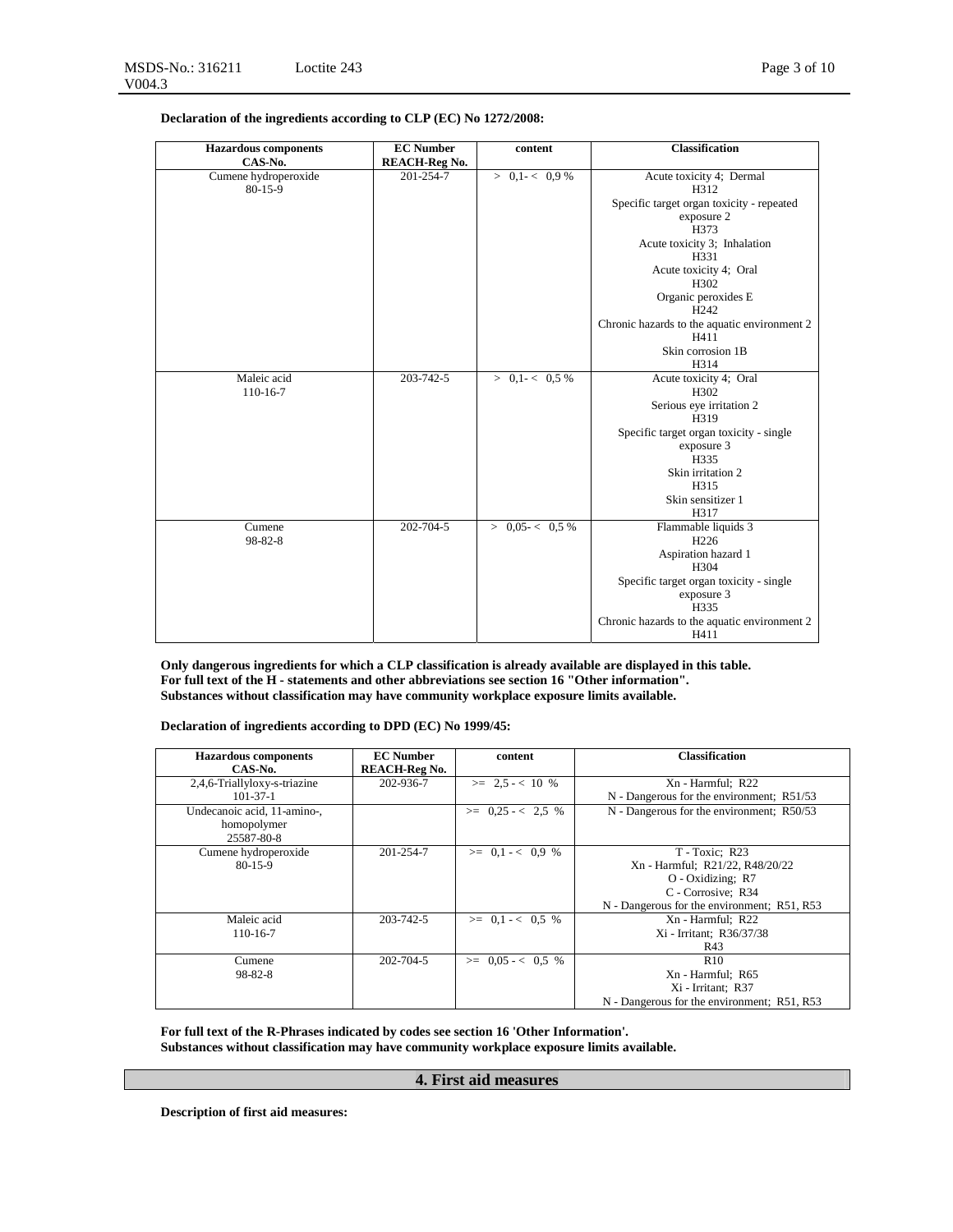### Inhalation:

Move to fresh air. If symptoms persist, seek medical advice.

#### Skin contact:

Rinse with running water and soap. Seek medical advice.

#### Eye contact:

Rinse immediately with plenty of running water (for 10 minutes). Seek medical attention if necessary.

#### Ingestion:

Rinse out mouth, drink 1-2 glasses of water, do not induce vomiting. Seek medical advice.

#### **Most important symptoms and effects, both acute and delayed:**

SKIN: Redness, inflammation.

EYE: Irritation, conjunctivitis.

#### **Indication of any immediate medical attention and special treatment needed:**  See section: Description of first aid measures

### **5. Firefighting measures**

#### **Extinguishing media:**

**Suitable extinguishing media:**  Carbon dioxide, foam, powder Fine water spray

#### **Extinguishing media which must not be used for safety reasons:**

None known

#### **Special hazards arising from the substance or mixture:**

In the event of a fire, carbon monoxide (CO) and carbon dioxide (CO2) can be released. In case of fire, keep containers cool with water spray.

#### **Advice for firefighters:**

Wear self-contained breathing apparatus and full protective clothing, such as turn-out gear.

#### **6. Accidental release measures**

#### **Personal precautions, protective equipment and emergency procedures:**

Avoid skin and eye contact. Ensure adequate ventilation.

#### **Environmental precautions:**

Do not let product enter drains.

### **Methods and material for containment and cleaning up:**

For small spills wipe up with paper towel and place in container for disposal. For large spills absorb onto inert absorbent material and place in sealed container for disposal.

### **Reference to other sections:**

See advice in chapter 8

### **7. Handling and storage**

### **Precautions for safe handling:**

Use only in well-ventilated areas.

Prolonged or repeated skin contact should be avoided to minimise any risk of sensitisation.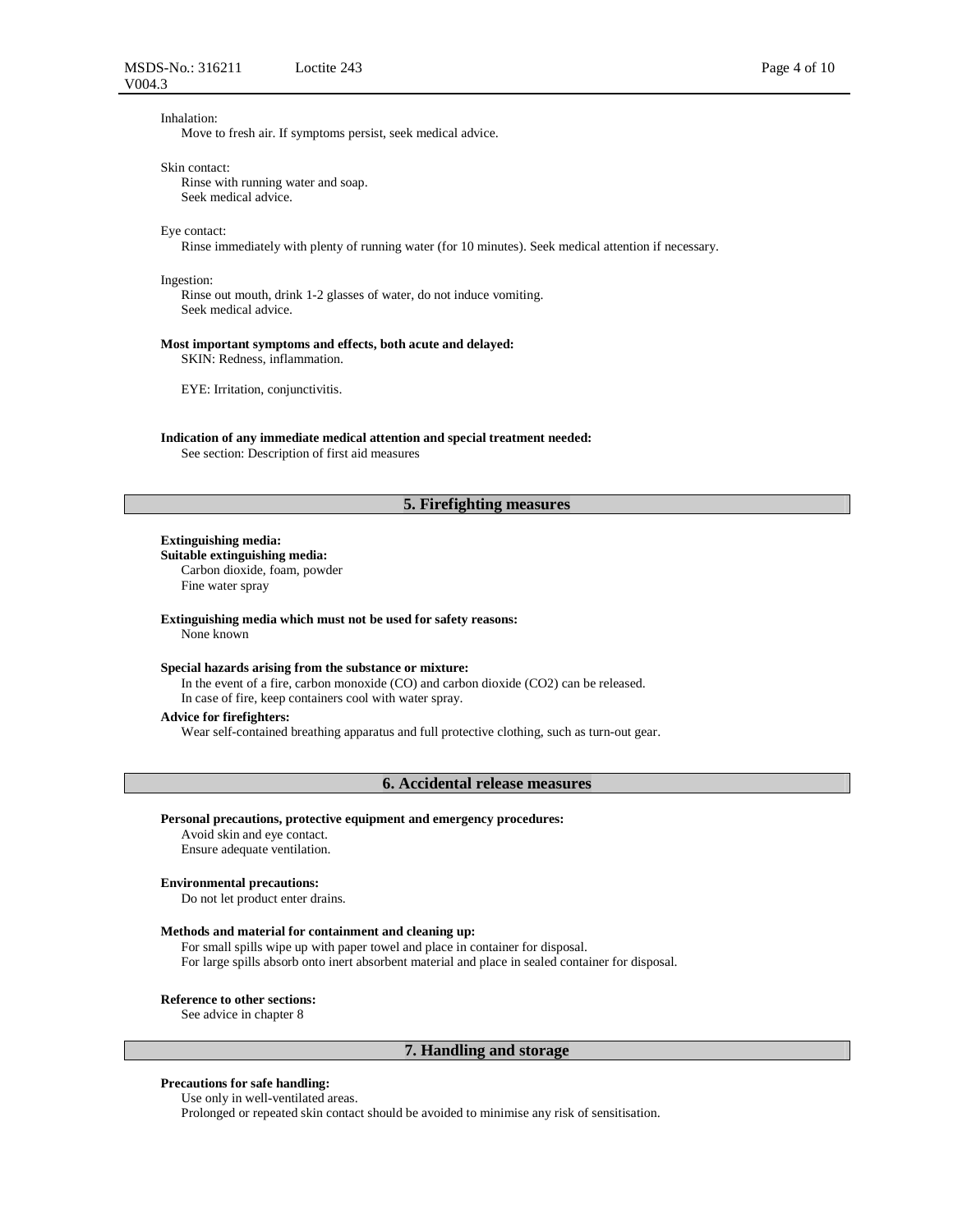### Hygiene measures:

Good industrial hygiene practices should be observed. Do not eat, drink or smoke while working. Wash hands before work breaks and after finishing work.

### **Conditions for safe storage, including any incompatibilities:**

Ensure good ventilation/extraction.

Store in original containers at 8-21°C (46.4-69.8°F) and do not return residual materials to containers as contamination may reduce the shelf life of the bulk product.

#### **Specific end use(s):**

Adhesive

### **8. Exposure controls/personal protection**

#### **Control parameters:**

Valid for

Great Britain

| Ingredient                                                           | ppm | $mg/m^3$ | <b>Type</b>                                 | Category                             | <b>Remarks</b> |
|----------------------------------------------------------------------|-----|----------|---------------------------------------------|--------------------------------------|----------------|
| PROPANE-1,2-DIOL, PARTICULATES<br>57-55-6                            |     | 10       | Time Weighted Average<br>(TWA):             |                                      | EH40 WEL       |
| PROPANE-1,2-DIOL, TOTAL VAPOUR<br><b>AND PARTICULATES</b><br>57-55-6 | 150 | 474      | Time Weighted Average<br>(TWA):             |                                      | EH40 WEL       |
| PROPANE-1,2-DIOL, TOTAL VAPOUR<br><b>AND PARTICULATES</b><br>57-55-6 | 150 | 474      | Time Weighted Average<br>(TWA):             |                                      | EH40 WEL       |
| PROPANE-1,2-DIOL, PARTICULATES<br>57-55-6                            |     | 10       | Time Weighted Average<br>(TWA):             |                                      | EH40 WEL       |
| <b>CUMENE</b><br>98-82-8                                             | 25  | 125      | Time Weighted Average<br>(TWA):             |                                      | EH40 WEL       |
| <b>CUMENE</b><br>98-82-8                                             | 50  | 250      | <b>Short Term Exposure</b><br>Limit (STEL): |                                      | EH40 WEL       |
| <b>CUMENE</b><br>98-82-8                                             |     |          | Skin designation:                           | Can be absorbed through the<br>skin. | EH40 WEL       |
| <b>CUMENE</b><br>98-82-8                                             |     |          | Skin designation:                           | Can be absorbed through the<br>skin. | <b>ECTLV</b>   |
| <b>CUMENE</b><br>98-82-8                                             | 50  | 250      | Short Term Exposure<br>Limit (STEL):        | Indicative                           | <b>ECTLV</b>   |
| <b>CUMENE</b><br>98-82-8                                             | 20  | 100      | Time Weighted Average<br>(TWA):             | Indicative                           | <b>ECTLV</b>   |

#### **Exposure controls:**

Respiratory protection:

Use only in well-ventilated areas.

Hand protection:

Chemical-resistant protective gloves (EN 374).

Suitable materials for short-term contact or splashes (recommended: at least protection index 2, corresponding to > 30 minutes permeation time as per EN 374):

nitrile rubber (NBR; >= 0.4 mm thickness)

Suitable materials for longer, direct contact (recommended: protection index 6, corresponding to > 480 minutes permeation time as per EN 374):

nitrile rubber (NBR; >= 0.4 mm thickness)

This information is based on literature references and on information provided by glove manufacturers, or is derived by analogy with similar substances. Please note that in practice the working life of chemical-resistant protective gloves may be considerably shorter than the permeation time determined in accordance with EN 374 as a result of the many influencing factors (e.g. temperature). If signs of wear and tear are noticed then the gloves should be replaced.

### Eye protection:

Wear protective glasses.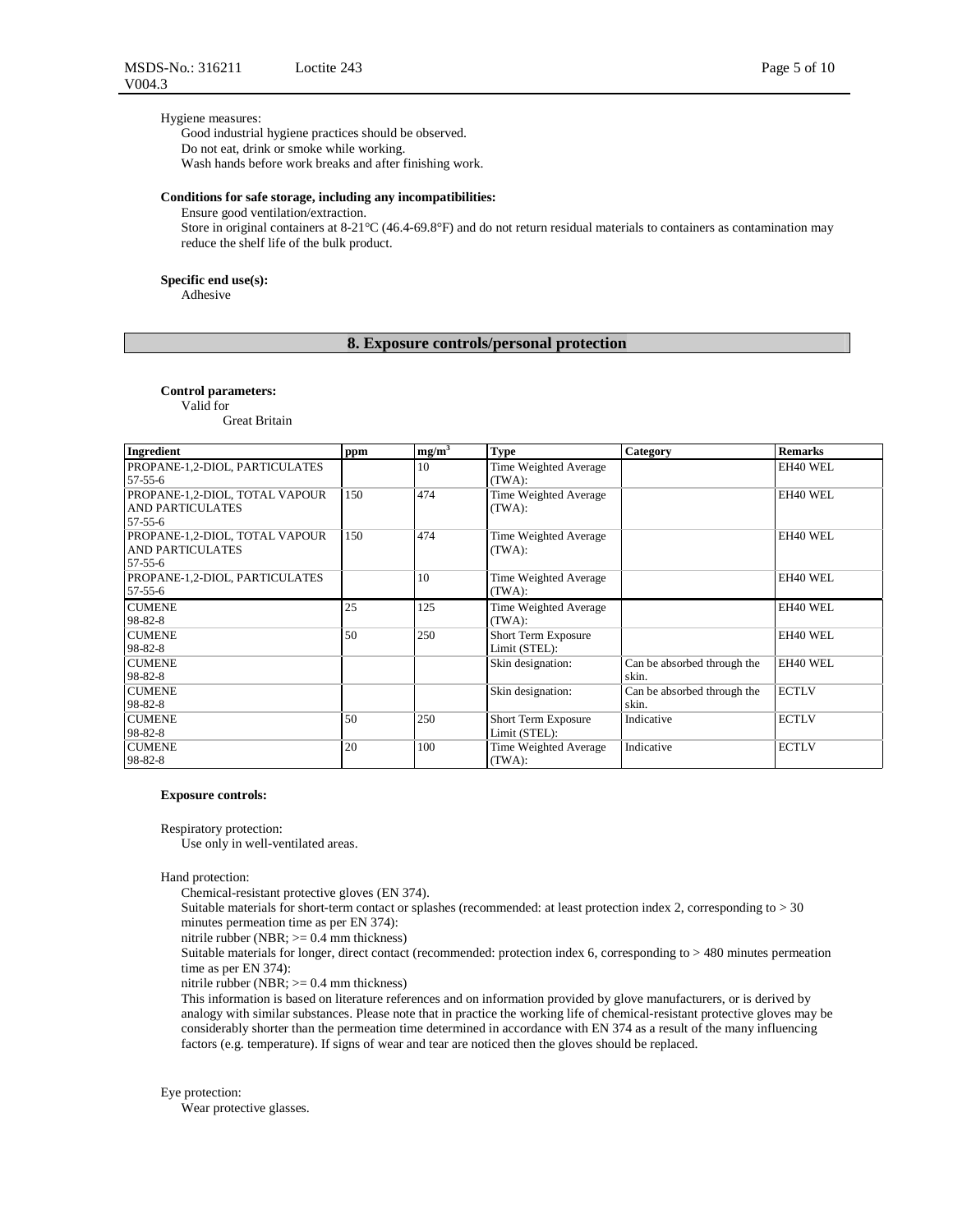### Skin protection:

Wear suitable protective clothing.

### **9. Physical and chemical properties**

#### **Information on basic physical and chemical properties:**  Appearance liquid

blue Odor characteristic pH<br>Initial boiling point and the set of the set of the Modata available / Not applicable<br>Initial boiling point and the Modata available / Not applicable No data available / Not applicable Flash point  $> 93 \degree C$  (> 199.4 °F) Decomposition temperature No data available / Not applicable Vapour pressure No data available / Not applicable Density No data available / Not applicable Bulk density No data available / Not applicable Viscosity No data available / Not applicable Viscosity (kinematic) No data available / Not applicable Explosive properties No data available / Not applicable Solubility (qualitative) No data available / Not applicable Solidification temperature No data available / Not applicable Melting point No data available / Not applicable Flammability No data available / Not applicable Auto-ignition temperature<br>
Explosive limits<br>
No data available / Not applicable<br>
No data available / Not applicable No data available / Not applicable Partition coefficient: n-octanol/water No data available / Not applicable<br>Evaporation rate No data available / Not applicable No data available / Not applicable Vapor density No data available / Not applicable Oxidising properties No data available / Not applicable

#### **Other information:**

No data available / Not applicable

### **10. Stability and reactivity**

### **Reactivity:**

Peroxides.

#### **Possibility of hazardous reactions:** See section reactivity

**Conditions to avoid:**

Stable

### **Incompatible materials:**

None if used properly.

#### **Hazardous decomposition products:**

carbon oxides.

### **11. Toxicological information**

#### **General toxicological information:**

The preparation is classified based on the conventional method outlined in Article 6(1)(a) of Directive 1999/45/EC. Relevant available health/ecological information for the substances listed under Section 3 is provided in the following.

#### **Oral toxicity:**

May cause irritation to the digestive tract.

#### **Skin irritation:**

Prolonged or repeated contact may cause skin irritation.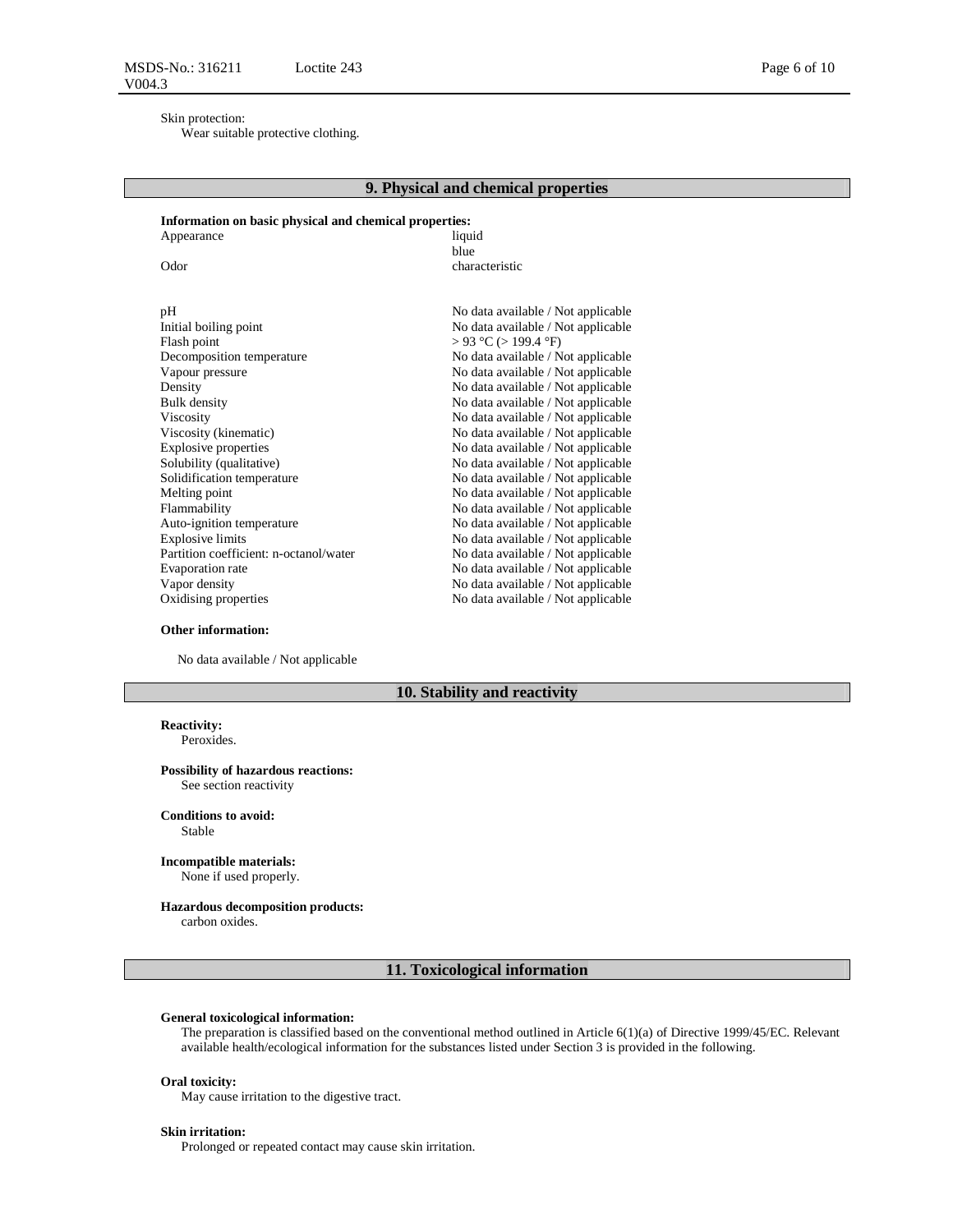## **Eye irritation:**

May cause mild irritation to the eyes.

#### **Sensitizing:**

May cause sensitization by skin contact.

### **Acute toxicity:**

| <b>Hazardous</b> components | Value | Value               | Route of    | <b>Exposure</b> | <b>Species</b> | Method |
|-----------------------------|-------|---------------------|-------------|-----------------|----------------|--------|
| CAS-No.                     | type  |                     | application | time            |                |        |
| Cumene hydroperoxide        | LD50  | $550 \text{ mg/kg}$ | oral        |                 | rat            |        |
| $80-15-9$                   | LC50  | $220$ ppm           | inhalation  | 4 h             | rat            |        |
|                             | LD50  | $500 \text{ mg/kg}$ | dermal      |                 | rat            |        |

#### **Skin corrosion/irritation:**

| <b>Hazardous components</b><br>CAS-No. | <b>Result</b> | <b>Exposure</b><br>time | <b>Species</b> | Method |
|----------------------------------------|---------------|-------------------------|----------------|--------|
| Cumene hydroperoxide<br>$80-15-9$      | corrosive     |                         | rabbit         |        |

### **Germ cell mutagenicity:**

| <b>Hazardous components</b><br>CAS-No. | Result   | Type of study /<br>Route of<br>administration           | <b>Metabolic</b><br>activation /<br><b>Exposure time</b> | <b>Species</b> | <b>Method</b>                                                |
|----------------------------------------|----------|---------------------------------------------------------|----------------------------------------------------------|----------------|--------------------------------------------------------------|
| Cumene hydroperoxide<br>$80-15-9$      | positive | bacterial reverse<br>mutation assay (e.g.<br>Ames test) | without                                                  |                | OECD Guideline 471<br>(Bacterial Reverse Mutation)<br>Assay) |
| Cumene hydroperoxide<br>$80-15-9$      | negative | dermal                                                  |                                                          | mouse          |                                                              |

# **12. Ecological information**

### **General ecological information:**

Do not empty into drains / surface water / ground water.

Harmful to aquatic organisms.

May cause long-term adverse effects in the aquatic environment.

The preparation is classified based on the conventional method outlined in Article 6(1)(a) of Directive 1999/45/EC. Relevant available health/ecological information for the substances listed under Section 3 is provided in the following.

### **Ecotoxicity:**

Harmful to aquatic organisms.

May cause long-term adverse effects in the aquatic environment. Do not empty into drains / surface water / ground water.

### **Mobility:**

Cured adhesives are immobile.

#### **Persistence and Biodegradability:**

The product is not biodegradable.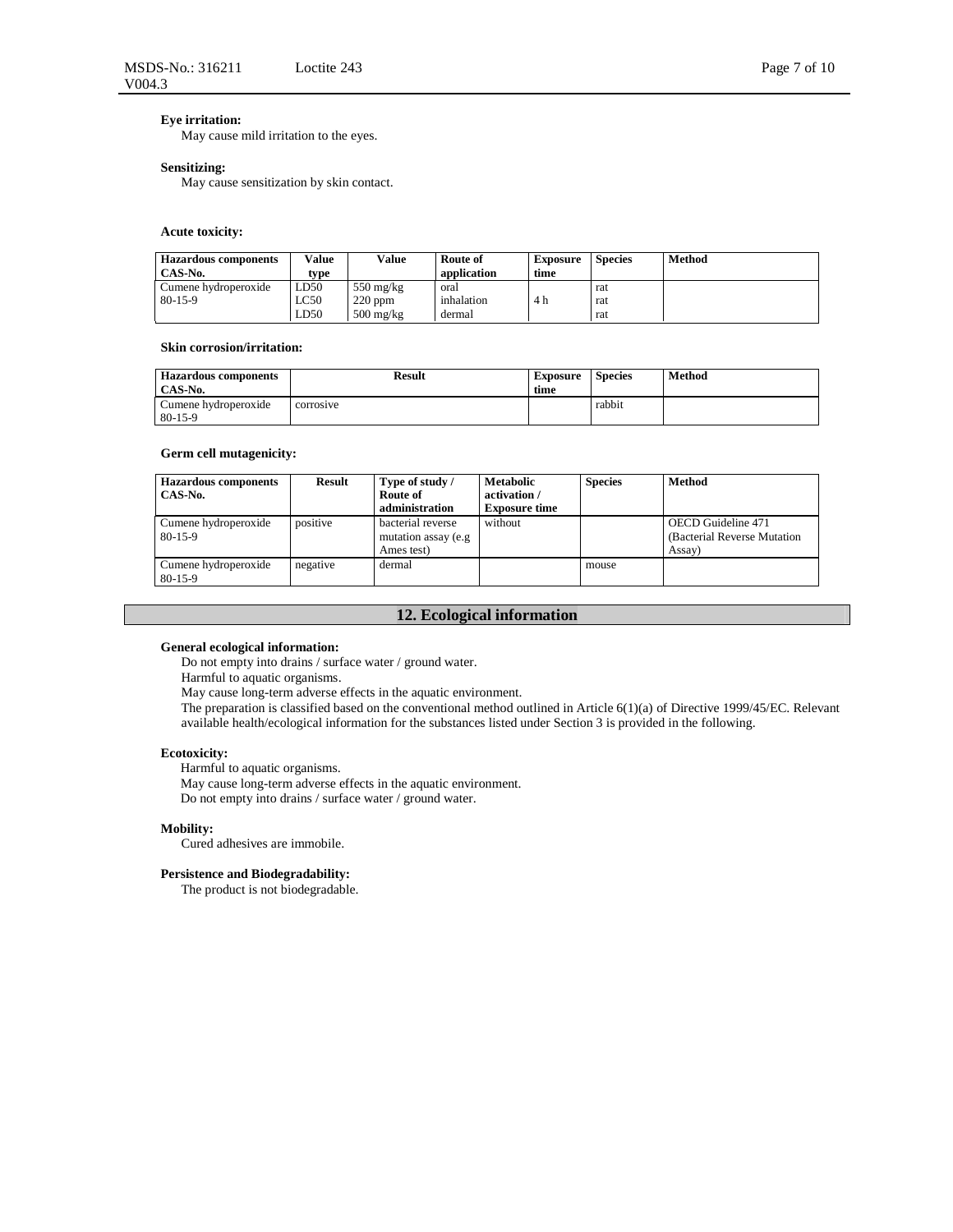# **Toxicity:**

| <b>Hazardous</b> components<br>CAS-No. | <b>Value</b><br>type | <b>Value</b>        | Acute<br><b>Toxicity</b> | <b>Exposure</b><br>time | <b>Species</b>                                  | Method                                         |
|----------------------------------------|----------------------|---------------------|--------------------------|-------------------------|-------------------------------------------------|------------------------------------------------|
|                                        |                      |                     | <b>Study</b>             |                         |                                                 |                                                |
| 2,4,6-Triallyloxy-s-triazine           | LC50                 | $4,36$ mg/l         | Fish                     | 96 h                    | Oncorhynchus mykiss                             | <b>OECD</b> Guideline                          |
| $101-37-1$                             |                      |                     |                          |                         |                                                 | 203 (Fish, Acute<br><b>Toxicity Test)</b>      |
| 2,4,6-Triallyloxy-s-triazine           | <b>EC50</b>          | $19,4 \text{ mg}/1$ | Daphnia                  | 48h                     | Daphnia magna                                   | <b>OECD</b> Guideline                          |
| $101-37-1$                             |                      |                     |                          |                         |                                                 | 202 (Daphnia sp.                               |
|                                        |                      |                     |                          |                         |                                                 | Acute                                          |
|                                        |                      |                     |                          |                         |                                                 | Immobilisation                                 |
|                                        |                      |                     |                          |                         |                                                 | Test)                                          |
| Undecanoic acid, 11-amino-,            | <b>NOEC</b>          | $> 0,024$ mg/l      | Fish                     | 96 h                    |                                                 | <b>OECD</b> Guideline                          |
| homopolymer                            |                      |                     |                          |                         |                                                 | 203 (Fish, Acute                               |
| 25587-80-8                             |                      |                     |                          |                         |                                                 | <b>Toxicity Test)</b>                          |
| Undecanoic acid, 11-amino-,            | <b>NOEC</b>          | $> 0,024$ mg/l      | Daphnia                  | 48h                     | Daphnia magna                                   | <b>OECD</b> Guideline                          |
| homopolymer                            |                      |                     |                          |                         |                                                 | 202 (Daphnia sp.                               |
| 25587-80-8                             |                      |                     |                          |                         |                                                 | Acute                                          |
|                                        |                      |                     |                          |                         |                                                 | Immobilisation                                 |
|                                        |                      |                     |                          |                         |                                                 | Test)                                          |
| Undecanoic acid, 11-amino-,            | <b>NOEC</b>          | $> 0,0073$ mg/l     | Algae                    | 72 h                    |                                                 | <b>OECD</b> Guideline                          |
| homopolymer                            |                      |                     |                          |                         |                                                 | 201 (Alga, Growth                              |
| 25587-80-8                             |                      |                     |                          |                         |                                                 | <b>Inhibition Test)</b>                        |
| Cumene hydroperoxide                   | LC50                 | $3.9$ mg/l          | Fish                     | 96 h                    | Oncorhynchus mykiss                             | <b>OECD</b> Guideline                          |
| $80 - 15 - 9$                          |                      |                     |                          |                         |                                                 | 203 (Fish, Acute                               |
|                                        |                      |                     |                          |                         |                                                 | <b>Toxicity Test)</b>                          |
| Cumene hydroperoxide                   | EC50                 | $18 \text{ mg}/l$   | Daphnia                  | 48h                     | Daphnia magna                                   | <b>OECD</b> Guideline                          |
| $80 - 15 - 9$                          |                      |                     |                          |                         |                                                 | 202 (Daphnia sp.                               |
|                                        |                      |                     |                          |                         |                                                 | Acute                                          |
|                                        |                      |                     |                          |                         |                                                 | Immobilisation                                 |
|                                        |                      |                     |                          |                         |                                                 | Test)                                          |
| Cumene hydroperoxide                   | ErC50                | $3,1$ mg/l          | Algae                    | 72 h                    | Pseudokirchnerella subcapitata                  | <b>OECD</b> Guideline                          |
| 80-15-9                                |                      |                     |                          |                         |                                                 | 201 (Alga, Growth                              |
|                                        |                      |                     |                          |                         |                                                 | Inhibition Test)                               |
| Maleic acid                            | LC50                 | $> 245$ mg/l        | Fish                     | 48h                     | Leuciscus idus                                  |                                                |
| 110-16-7                               |                      |                     |                          |                         |                                                 |                                                |
| Maleic acid                            | EC50                 | $245$ mg/l          | Daphnia                  | 24 h                    | Daphnia magna                                   |                                                |
| 110-16-7                               |                      |                     |                          |                         |                                                 |                                                |
| Cumene                                 | LC50                 | $4,8$ mg/l          | Fish                     | 96h                     | Oncorhynchus mykiss                             | <b>OECD</b> Guideline                          |
| 98-82-8                                |                      |                     |                          |                         |                                                 | 203 (Fish, Acute                               |
|                                        |                      |                     |                          |                         |                                                 | <b>Toxicity Test)</b><br><b>OECD</b> Guideline |
| Cumene                                 | EC50                 | $4$ mg/l            | Daphnia                  | 48h                     | Daphnia magna                                   |                                                |
| 98-82-8                                |                      |                     |                          |                         |                                                 | 202 (Daphnia sp.<br>Acute                      |
|                                        |                      |                     |                          |                         |                                                 | Immobilisation                                 |
|                                        |                      |                     |                          |                         |                                                 | Test)                                          |
| Cumene                                 | EC50                 | $2,6$ mg/l          | Algae                    | 72 h                    | Selenastrum capricornutum                       | <b>OECD</b> Guideline                          |
| 98-82-8                                |                      |                     |                          |                         | (new name: Pseudokirchnerella 201 (Alga, Growth |                                                |
|                                        |                      |                     |                          |                         | subcapitata)                                    | <b>Inhibition Test)</b>                        |
|                                        |                      |                     |                          |                         |                                                 |                                                |

# **Persistence and degradability:**

|                                                          | <b>Result</b>         | Route of    | Degradability | <b>Method</b>                                                                              |
|----------------------------------------------------------|-----------------------|-------------|---------------|--------------------------------------------------------------------------------------------|
| <b>Hazardous</b> components<br>CAS-No.                   |                       | application |               |                                                                                            |
| 2,4,6-Triallyloxy-s-triazine<br>$101 - 37 - 1$           |                       | aerobic     | $7 - 9%$      | OECD Guideline 301 B (Ready<br>Biodegradability: CO2 Evolution<br>Test)                    |
| Undecanoic acid, 11-amino-,<br>homopolymer<br>25587-80-8 |                       | no data     | 7 %           |                                                                                            |
| Cumene hydroperoxide<br>$80 - 15 - 9$                    |                       |             | 18 %          | OECD Guideline 301 E (Ready<br>biodegradability: Modified OECD<br>Screening Test)          |
| Maleic acid<br>110-16-7                                  | readily biodegradable | aerobic     | 87 - 88 %     | EU Method C.4-E (Determination<br>of the "Ready"<br>BiodegradabilityClosed Bottle<br>Test) |
| Cumene<br>98-82-8                                        |                       | aerobic     | 86 %          |                                                                                            |

# **Bioaccumulative potential / Mobility in soil:**

| components<br>Hazardous | $-$<br>L02K0W | $\mathbf{r}$<br><b>Bioconcentration</b> | ∠xposure | Species | perature<br>`am | Method |
|-------------------------|---------------|-----------------------------------------|----------|---------|-----------------|--------|
| NU                      |               | mп<br>factor<br>∼                       | tıme     |         |                 |        |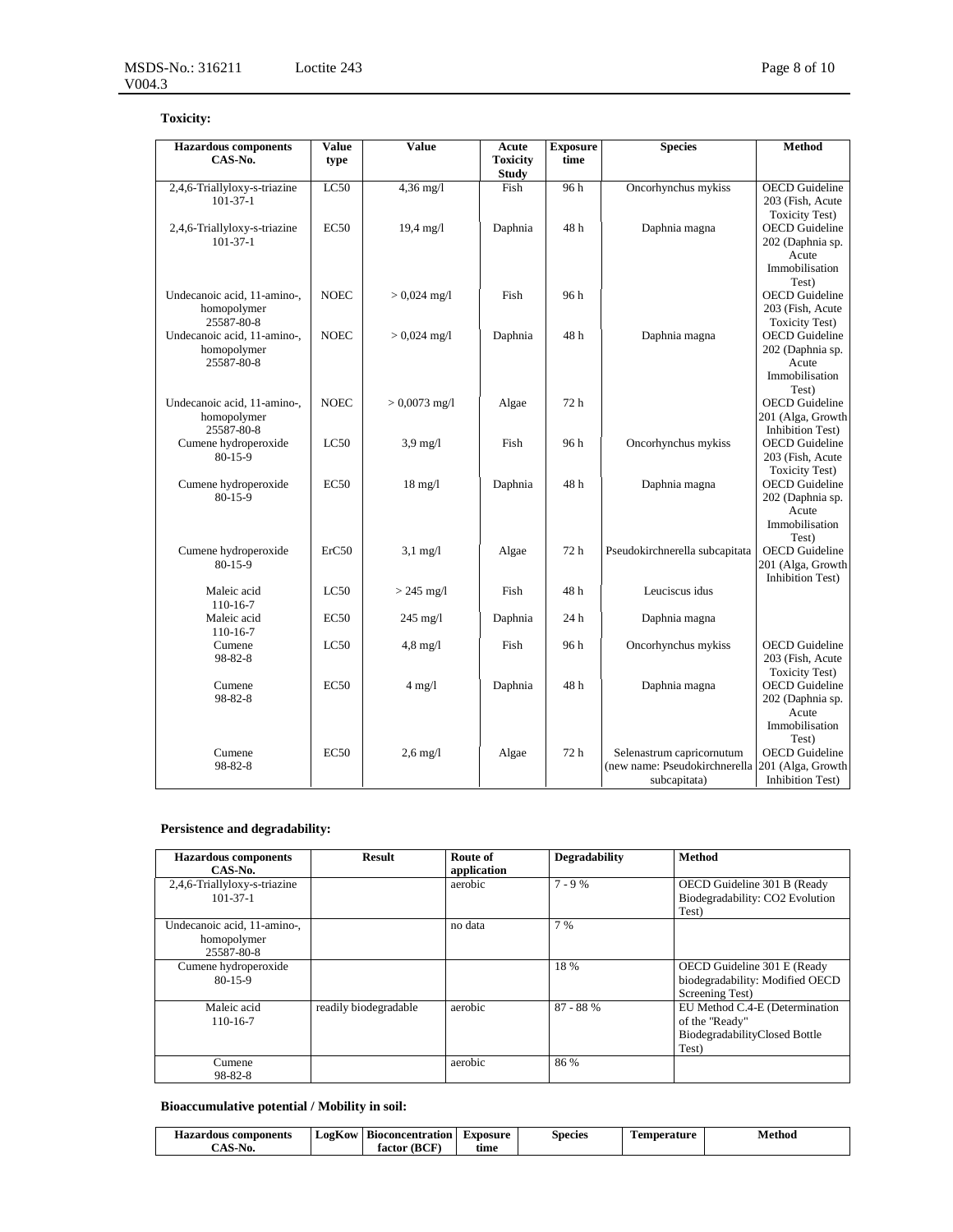| 2,4,6-Triallyloxy-s-triazine<br>$101 - 37 - 1$ | 2,8     |      |                   | $20^{\circ}$ C |                                                                                              |
|------------------------------------------------|---------|------|-------------------|----------------|----------------------------------------------------------------------------------------------|
| Cumene hydroperoxide<br>$80-15-9$              |         | 9,1  |                   |                | OECD Guideline 305<br>(Bioconcentration: Flow-<br>through Fish Test)                         |
| Cumene hydroperoxide<br>$80-15-9$              | 2,16    |      |                   |                |                                                                                              |
| Maleic acid<br>110-16-7                        | $-0.48$ |      |                   |                |                                                                                              |
| Cumene<br>98-82-8                              |         | 35,5 | Carassius auratus |                | OECD Guideline 305<br>(Bioconcentration: Flow-<br>through Fish Test)                         |
| Cumene<br>98-82-8                              | 3.55    |      |                   | $23^{\circ}$ C | OECD Guideline 107<br>(Partition Coefficient (n-<br>octanol / water), Shake<br>Flask Method) |

# **13. Disposal considerations**

### **Waste treatment methods:**

Product disposal:

Dispose of in accordance with local and national regulations.

Contribution of this product to waste is very insignificant in comparison to article in which it is used

Disposal of uncleaned packages:

After use, tubes, cartons and bottles containing residual product should be disposed of as chemically contaminated waste in an authorised legal land fill site or incinerated.

Disposal must be made according to official regulations.

Waste code

08 04 09 waste adhesives and sealants containing organic solvents and other dangerous substances

### **14. Transport information**

### **General information:**

Not hazardous according to RID, ADR, ADNR, IMDG, IATA-DGR.

# **15. Regulatory information**

**Safety, health and environmental regulations/legislation specific for the substance or mixture:** 

VOC content (1999/13/EC)  $< 3 %$